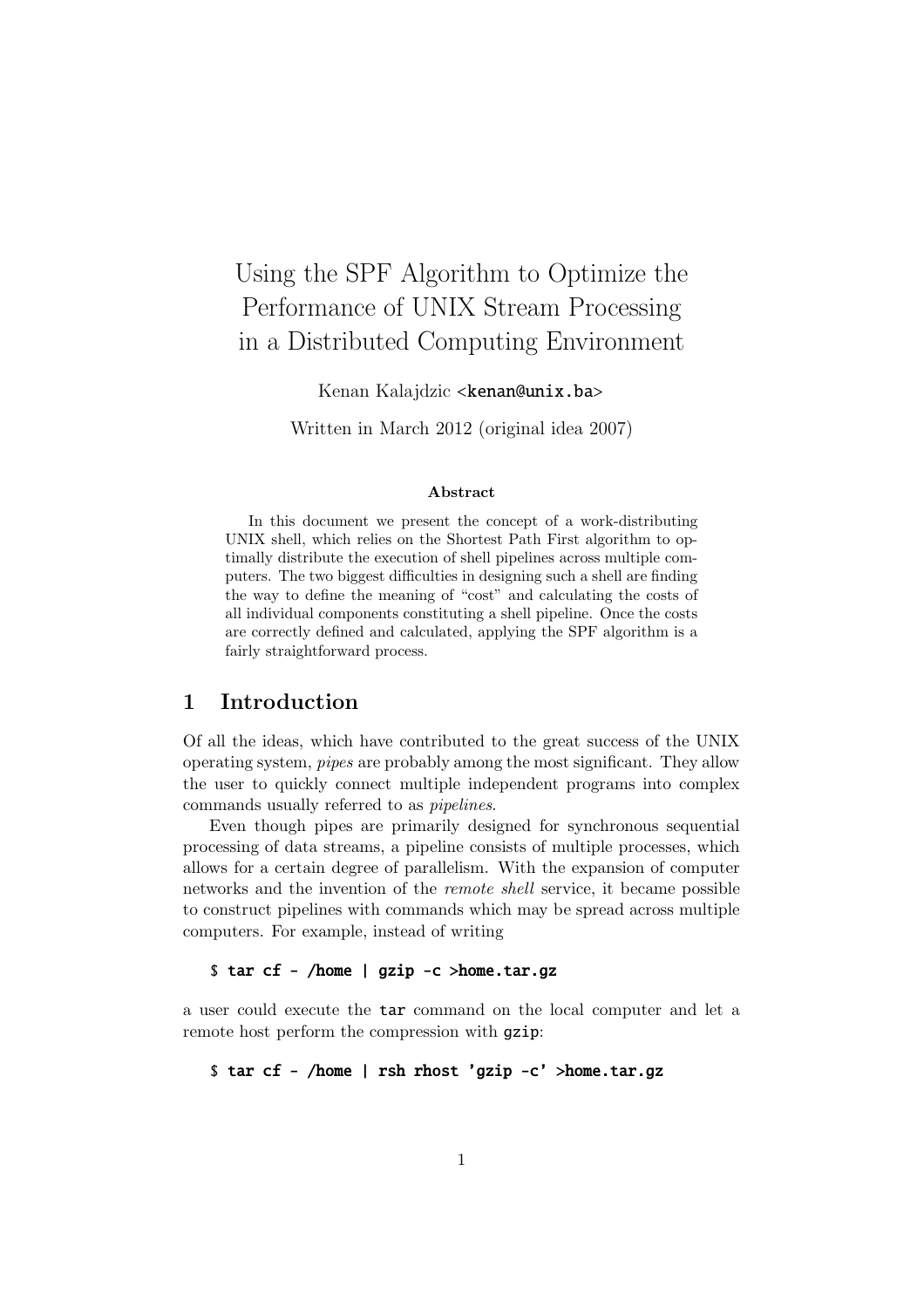Using this technique occasionally as an easy way to speed up the execution of time-consuming pipelines is reasonable. It can, however, not be accepted as a general practice, because it complicates the usage of the command line.

Instead of requiring the user to manually parallelize the pipeline by explicitly inserting invocations to rsh, the parallelization should rather be performed automatically by the shell<sup>1</sup>. The user would type in the command line as usual, and the shell would intelligently and optimally distribute all the processes in the pipeline across the available nodes and CPUs. If done correctly, this implicit parallelization would allow millions of shell scripts worldwide to run unmodified on any given configuration of computers and processors.

Consider, for example, a user who wants to rotate a JPEG image and scale it down to 20% of its original size using NetPBM image manipulation tools. To do so, the user could enter the following self-explanatory shell command line:

## \$ jpegtopnm <in.jpg | pnmrotate 90 | pnmscale 0.2 \ | pnmtojpeg >out.jpg

For each of the four commands in the pipeline, the work-distributing shell would decide whether to run it locally or remotely and insert the invocations to rsh appropriately, as in the following example:

## jpegtopnm <in.jpg | rsh remotehost1 'pnmrotate 90' \ | rsh remotehost2 'pnmscale 0.2' | pnmtojpeg >out.jpg

The command line is transformed transparently "behind the scenes", so that the user is not aware that some of the commands are being executed on remote computers.

## 2 Optimal distribution of processes

When a user, working on a single isolated computer, enters the following simple command line

#### \$ cmd1 <in | cmd2 | cmd3 >out

the shell spawns three processes,  $P_1$ ,  $P_2$  and  $P_3$ , and connects them by pipes as shown in Figure 1. Here we assume that  $P_1$  executes cmd1,  $P_2$  executes cmd2 and  $P_3$  executes cmd3. The data stream originating at the input in has a unique, precisely defined processing path, which we will conveniently denote by  $(in \rightarrow P_1 \rightarrow P_2 \rightarrow P_3 \rightarrow out).$ 

<sup>&</sup>lt;sup>1</sup>In this document, we interchangeably use the terms shell and work-distributing shell to refer to a command interpreter which has the ability to automatically and intelligently distribute the work across multiple computers.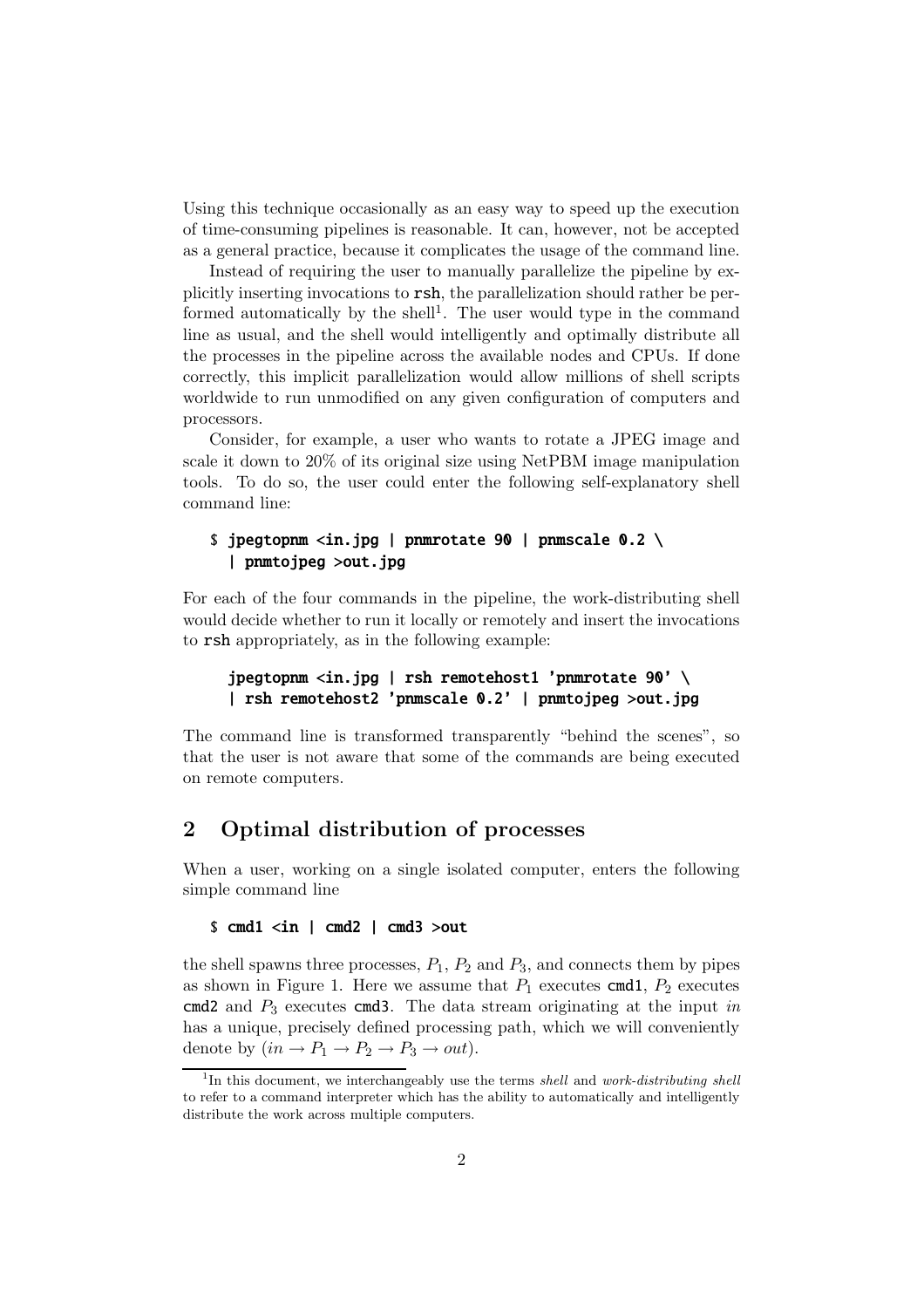

Figure 1: A simple pipeline consisting of three processes running on a single computer

When, beside the local host, the user has access to one remote computer, the shell may distribute the execution of the processes  $P_1$ ,  $P_2$  and  $P_3$  in several different ways. The graph in Figure 2 shows all the possible data paths between in and out. The vertices of the graph represent processes executing on one of the two computers, while its edges represent pipes and network links used for data streaming between individual processes. By  $P_{i,L}$ we denote that the process  $P_i$  is executing on the local host, whereas  $P_{i,R}$ means that the process  $P_i$  is executing on the remote host. We also assume that in and out reside on the local host, where the shell is running.



**Figure 2:** A graph showing all possible paths for distributing processes  $P_1$ ,  $P_2$ and  $P_3$  across two computers

Without having to worry about where the individual processes will be scheduled to run, the user would enter the exactly same command line as in the case of a single computer:

#### \$ cmd1 <in | cmd2 | cmd3 >out

This time, however, the shell attempts to distribute the three commands across the two available computers in an optimal way which minimizes the total execution time. This happens in two steps:

1. The shell first assigns costs to all vertices and edges of the graph in Figure 2. The costs of the vertices quantitatively describe how much each process contributes to the overall execution time. The costs of the edges take into account the time required for transferring data between any two processes, along with delays introduced by context switching and a possibly increased system or network load.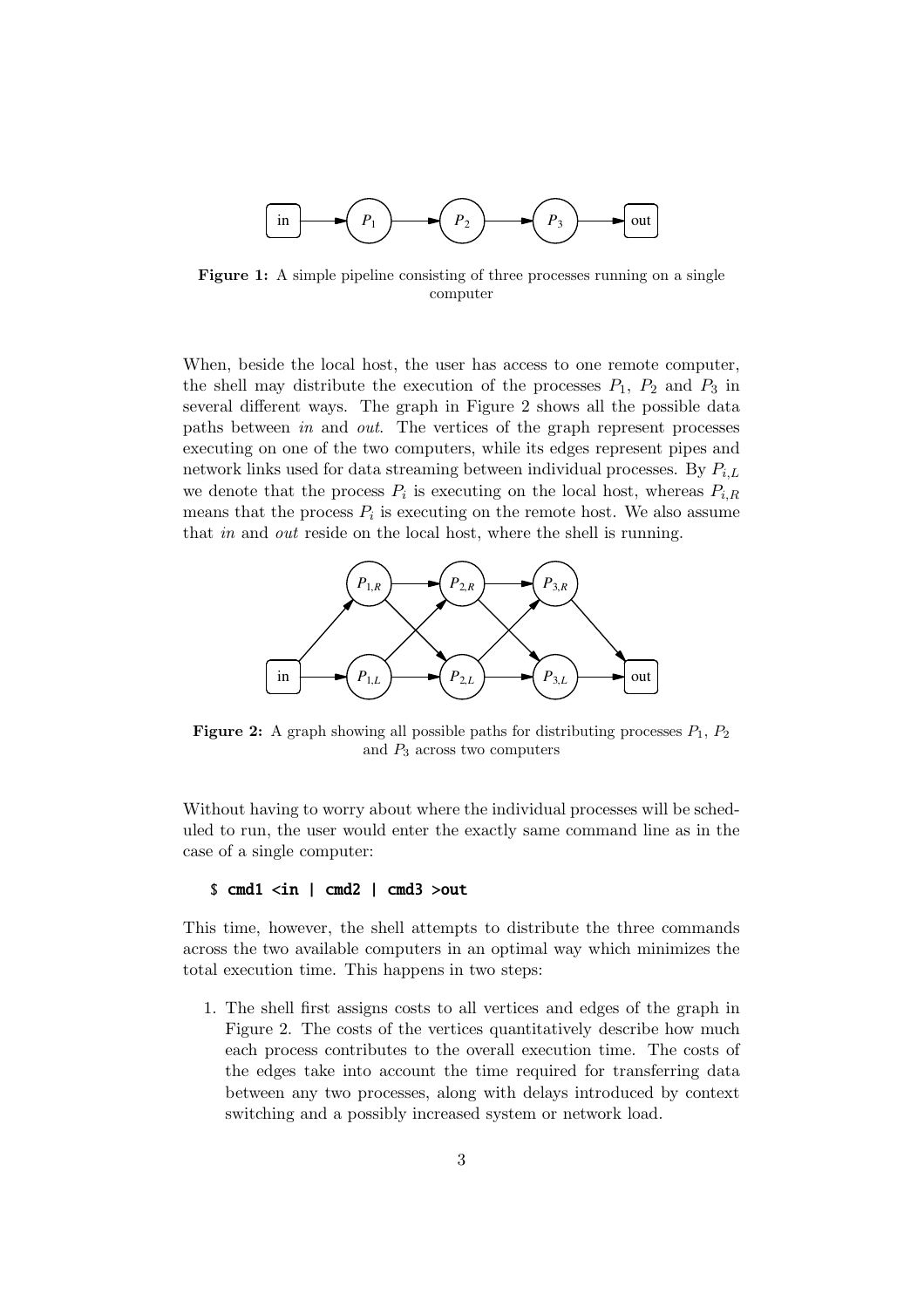2. Once all the individual costs have been assigned, the shell applies the Shortest Path First algorithm to find the data path with the potentially minimal execution time.

After having determined the optimal data path, the work-distributing shell inserts rsh invocations as appropriate and executes the transformed pipeline.

#### 2.1 Example 1

In this scenario, we assume that the size of the input in is not very large. In such a case the shell may decide that it is beneficial to send the input directly to *rhost* and execute cmd1 there, while scheduling cmd2 and cmd3 for local execution:

#### \$ rsh rhost 'cmd1' <in | cmd2 | cmd3 >out

This execution pattern corresponds to the data path  $(in \rightarrow P_{1,R} \rightarrow P_{2,L} \rightarrow$  $P_{3,L} \rightarrow out$ ) which is shown in Figure 3.



**Figure 3:** The result of running the SPF algorithm. Process  $P_1$  is executed on the remote host, while  $P_2$  and  $P_3$  are run locally.

#### 2.2 Example 2

Now assume that the remote host is a multiprocessor computer with more processing power than the local host. It may therefore seem reasonable to run all three commands on the remote host by modifying the original pipeline in the following way:

#### \$ rsh rhost 'cmd1 | cmd2 | cmd3' <in >out

The data path for this execution pattern would be  $(in \rightarrow P_{1,R} \rightarrow P_{2,R} \rightarrow$  $P_{3,R} \rightarrow out$ ).

Nevertheless, using its database of accumulated knowledge the shell determines that cmd1 features some sort of data compression, so that the size of its output is on average around 30% of the size of its input. So, even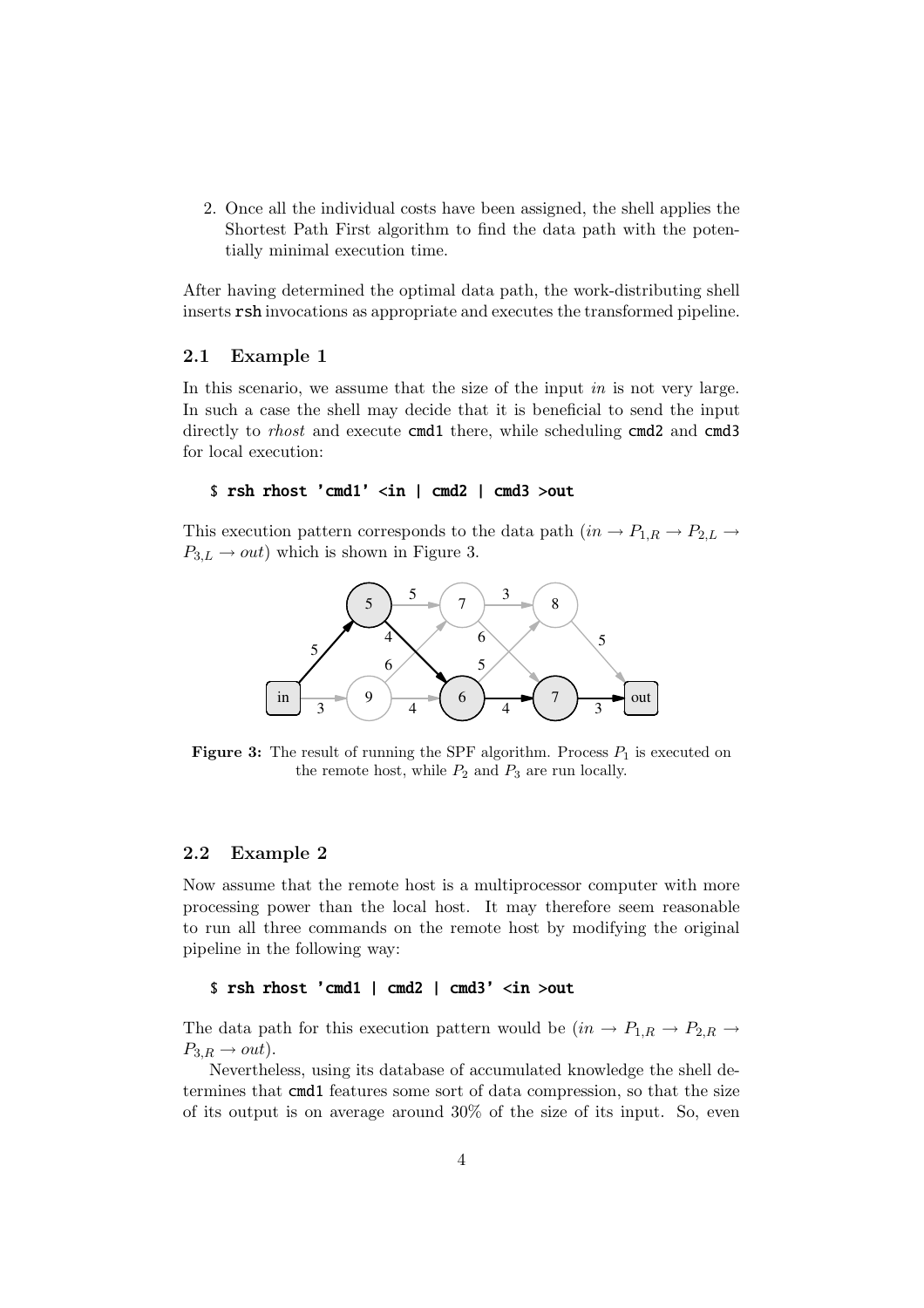

**Figure 4:** The result of running the SPF algorithm. Process  $P_1$  is run on the local host, while  $P_2$  and  $P_3$  are executed on the remote host.

though the remote host is computationally superior to the local host, if the size of the input is very large, the shell may estimate that it would be infeasible to send the large amount of data over the network to rhost. It might therefore decide to run cmd1 locally and continue with the processing of the pipeline on the remote host. The data path for this scenario would thus be  $(in \rightarrow P_{1,L} \rightarrow P_{2,R} \rightarrow P_{3,R} \rightarrow out)$  (Figure 4), which would correspond to the following command line:

```
$ cmd1 <in | rsh rhost 'cmd2 | cmd3' >out
```
#### 2.3 Calculating the costs

The two examples from Sections 2.1 and 2.2 show the results of applying the Shortest Path First algorithm to find the optimal data path for our pipeline. Nevertheless, one important question still remained unanswered:

How does the work-distributing shell exactly calculate the individual costs for each vertex and edge of the graph?

Specifically, how does the shell know that executing process  $P_3$  on the remote host contributes twice as much to the total execution time as transferring data between processes  $P_1$  and  $P_2$  on the local host (Figure 3)?

We might be able to find the answer to this question through extensive research. To appreciate the challenges which this research could bear, let us briefly look into the problem of cost calculation in a little bit more detail.

### 2.3.1 The complexity of cost calculation

When trying to calculate the costs of processing and data transfers, the work-distributing shell needs to take multiple factors into account: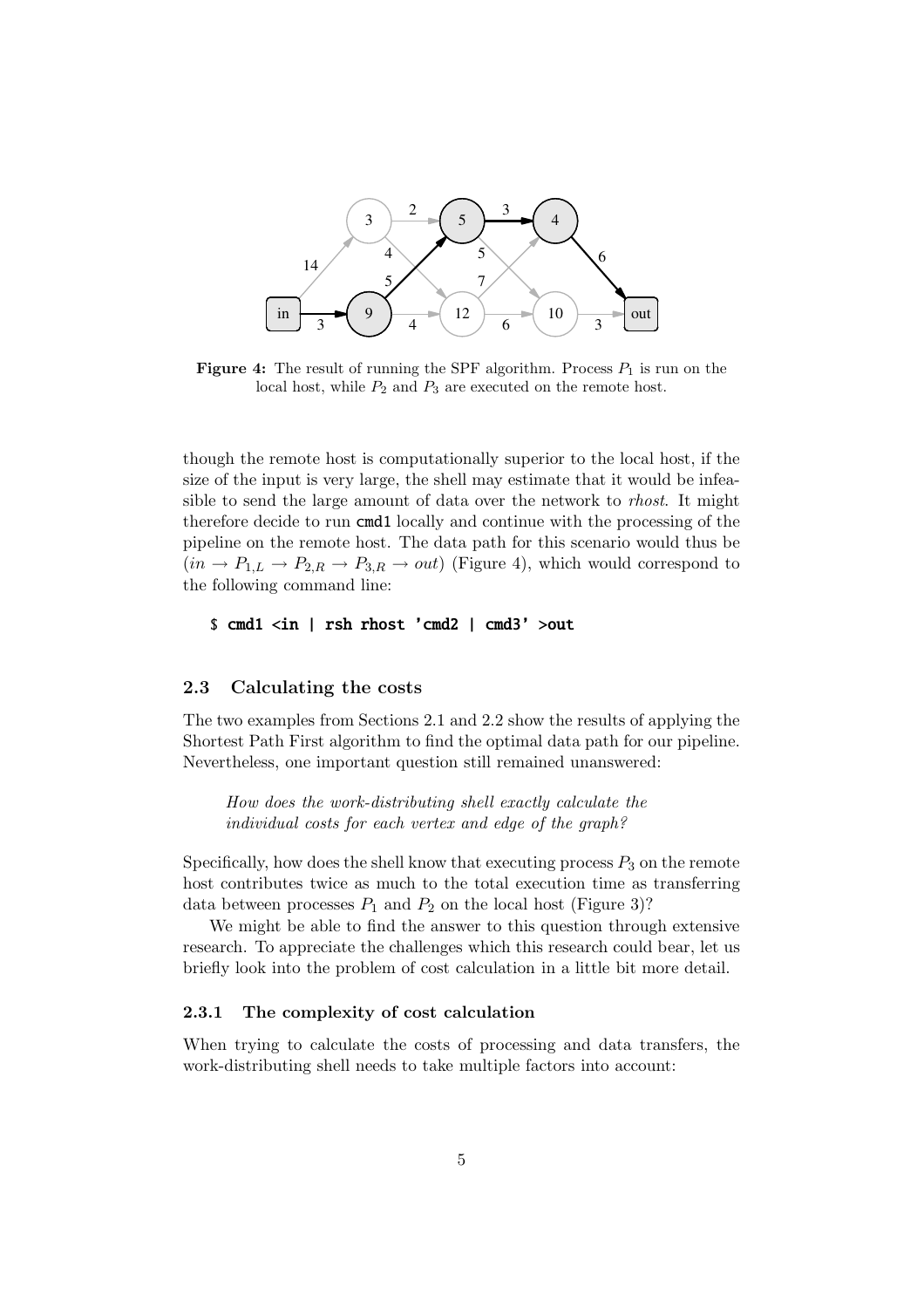- 1. Speed and number of processors/cores on each node Knowing how many processor cores are available on each of the nodes and how fast these are is the essential information which a work-distributing shell would use when deciding how to distribute all the processes in a pipeline. The shell could obtain this information by "asking the system" about it (e.g. reading /proc/cpuinfo on Linux systems), or by running benchmarks to obtain some sort of a measure.
- 2. Speed of communication links between nodes The shell needs this measure to correctly estimate how much time would be required to send data over the network to a remote node. It helps the shell decide whether sending the data is feasible or not in a given situation. Along with the CPU speed, this measure belongs to the most important information upon which a work-distributing shell would base its cost calculations.
- 3. Different or unpredictable nature of commands This is where things get really complicated. There is a large number of commands which all behave differently and have different processing patterns and requirements. Some commands are CPU-intensive, while others mostly focus on I/O operations. The shell must be able to differentiate between these two categories of programs and "understand" how they will affect the execution time of a pipeline.

Then, there are differences in the input/output ratio among commands. Some programs, such as **cat** or **pnmrotate** (rotates an image), don't alter the size of the input stream. Others, like gzip or bzip2, usually produce output which is smaller than their input, while some (e.g. bunzip2) inflate their input to produce a bigger output. But knowing that a command compresses its input is, unfortunately, not enough. The compression ratio will most of the time be dependent on the type of input and the algorithm used. For example, trying to compress an already compressed input won't yield any further compression, while compressing a plain text file may produce output of a size somewhere between 30% and 40% of the size of the input, depending on whether the user typed gzip -1 or gzip -9.

To cope with all these complexities, a work-distributing shell must include a fairly sophisticated semantic layer which would help the shell learn about the behavior of different commands and use the accumulated knowledge to estimate how much a certain command would contribute to the overall execution time of a pipeline. But even with a significant amount of knowledge, a work-distributing shell may not always be able to precisely calculate all the costs. This calls for introduction of a probabilistic model to help the shell reach a reasonably good decision in cases when some information is missing.